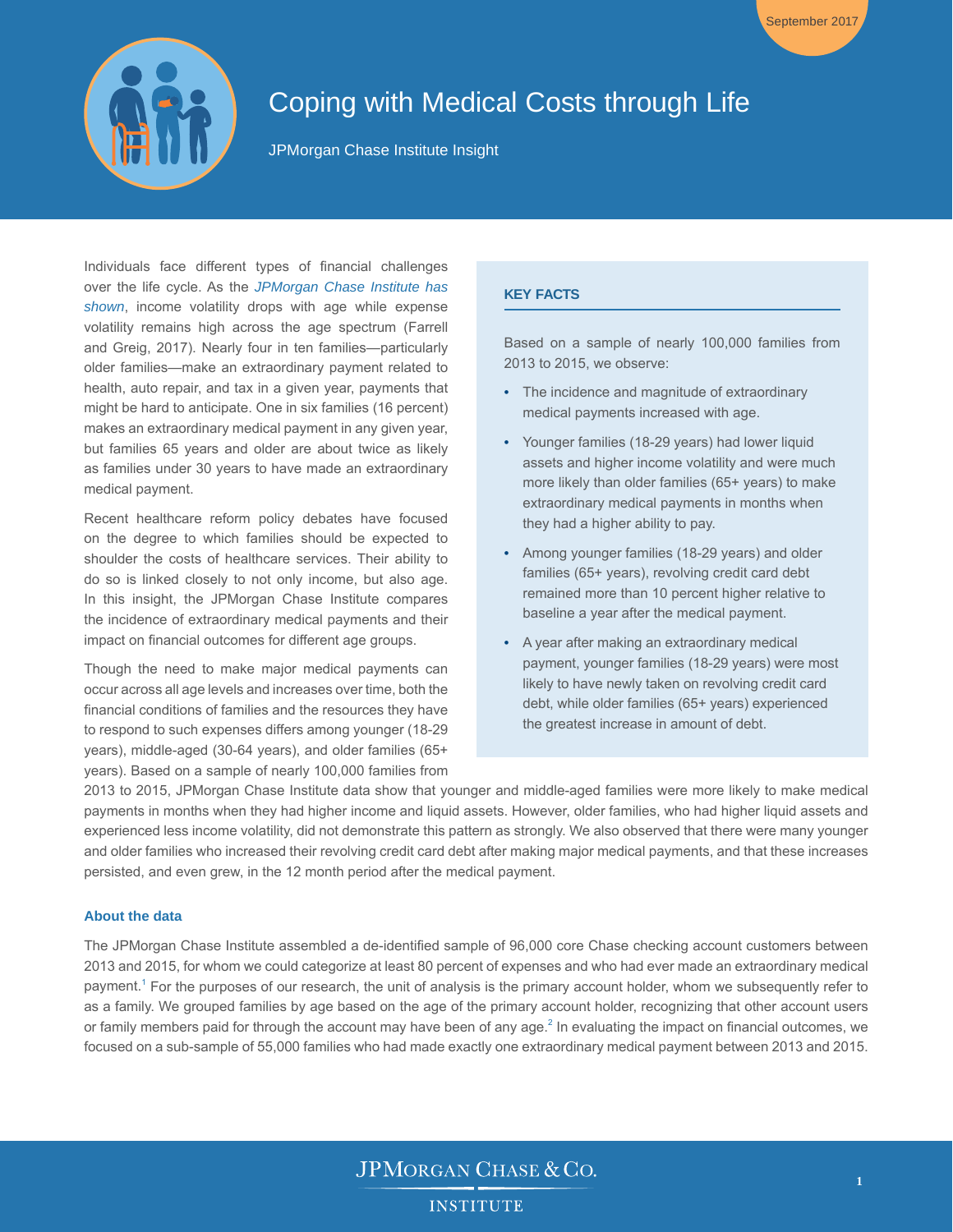We defined a medical payment as "extraordinary" if the monthly expense was at least \$400, more than one percent of annual income, and more than two standard deviations away from the family's average monthly medical expenses.<sup>[3](#page-6-2)</sup> These three criteria ensured that the magnitude of the medical payment was both large and unusual, hence extraordinary, for each family across the income spectrum. We examined changes in families' overall financial behavior that coincided with an extraordinary medical payment relative to a baseline period between four and six months prior to the medical payment.<sup>[4](#page-6-3)</sup> We describe our key insights below.

## **1. The incidence and magnitude of extraordinary medical payments increased with age.**

Major medical payments were common for all families, and the likelihood of making at least one extraordinary payment in a year increased from 10 percent for younger families to 20 percent for older families (Figure 1). Nearly half of the older families made at least one major medical payment over the three year period.

## Figure 1: Older families (65+ years) were twice as likely to have made extraordinary medical payments as younger families (18-29 years).



The magnitude of these medical payments also grew with age: among those who made at least one extraordinary medical payment between 2013 and 2015, the mean medical payment was \$1,406 for younger families, \$1,890 for middle aged families, and \$2,112 for older families (Figure 2).



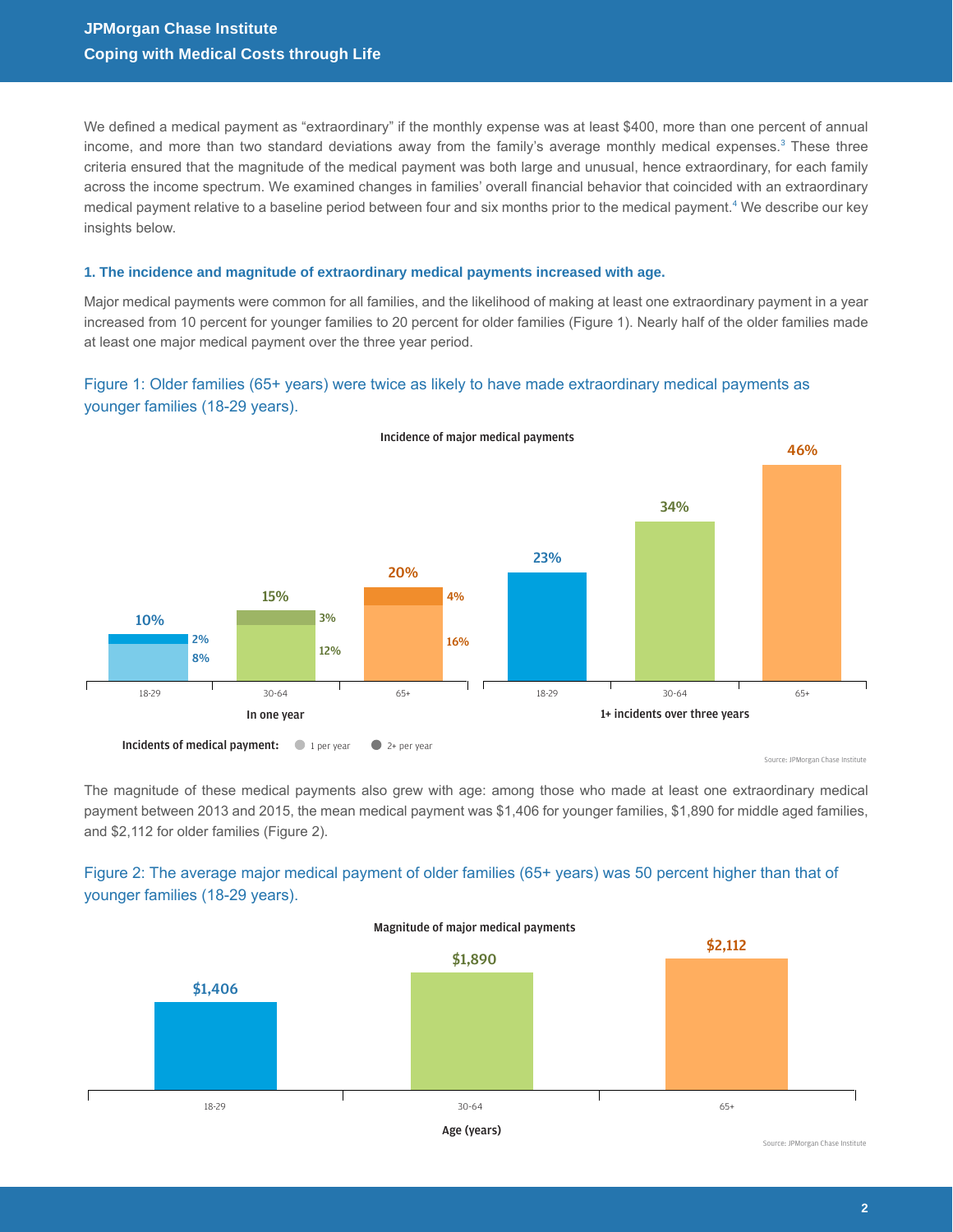**2. Younger families (18-29 years) had lower liquid assets and higher income volatility and were much more likely than older families (65+ years) to make extraordinary medical payments in months when their income and liquid assets increased.** 

The financial conditions of families varied substantially by age prior to an extraordinary medical payment (Figure 3).<sup>[5](#page-6-4)</sup> Younger families had lower incomes and lower liquid assets compared to middle-aged and older families. Middle-aged families had higher income at baseline but lower liquid assets than families 65 and older. Older families had the lowest incomes but the highest liquid assets.

Figure 3: Middle-aged families (30-64 years) had the highest income at baseline, while older families (65+ years) had the highest liquid assets at baseline.



As the JPMorgan Chase Institute *[recently documented](https://www.jpmorganchase.com/content/dam/jpmorganchase/en/legacy/corporate/institute/document/institute-coping-with-costs-report.pdf)*, young families faced high income volatility, while older families faced lower income volatility. This variation in income volatility is an important consideration in understanding how families managed extraordinary medical payments across the age spectrum.

### Figure 4: Income volatility for families decreased with age.



Median month-to-month percent change in income by age

Source: JPMorgan Chase Institute

Younger and middle-aged families (under 65) timed their major medical payments to occur in months where they had higher income (Figure 5). Further, families under 65 showed accumulation in liquid assets prior to the medical payment (Figure 6). These spikes in income and liquid assets were especially pronounced for younger families. The income of younger families was 5.0 percent (\$178) higher in the month of medical payment from baseline, and 4.0 percent (\$166) higher for middle-aged families.<sup>6</sup> Liquid assets increased by more than 7.4 percent for younger families (\$840), and 6.2 percent for middle-aged incomes (\$1,042). With lower baseline income and liquid assets and higher income volatility, younger families appeared to be more likely to time their medical payment around months in which they had a higher ability to pay—when they had a spike in their income or liquid assets.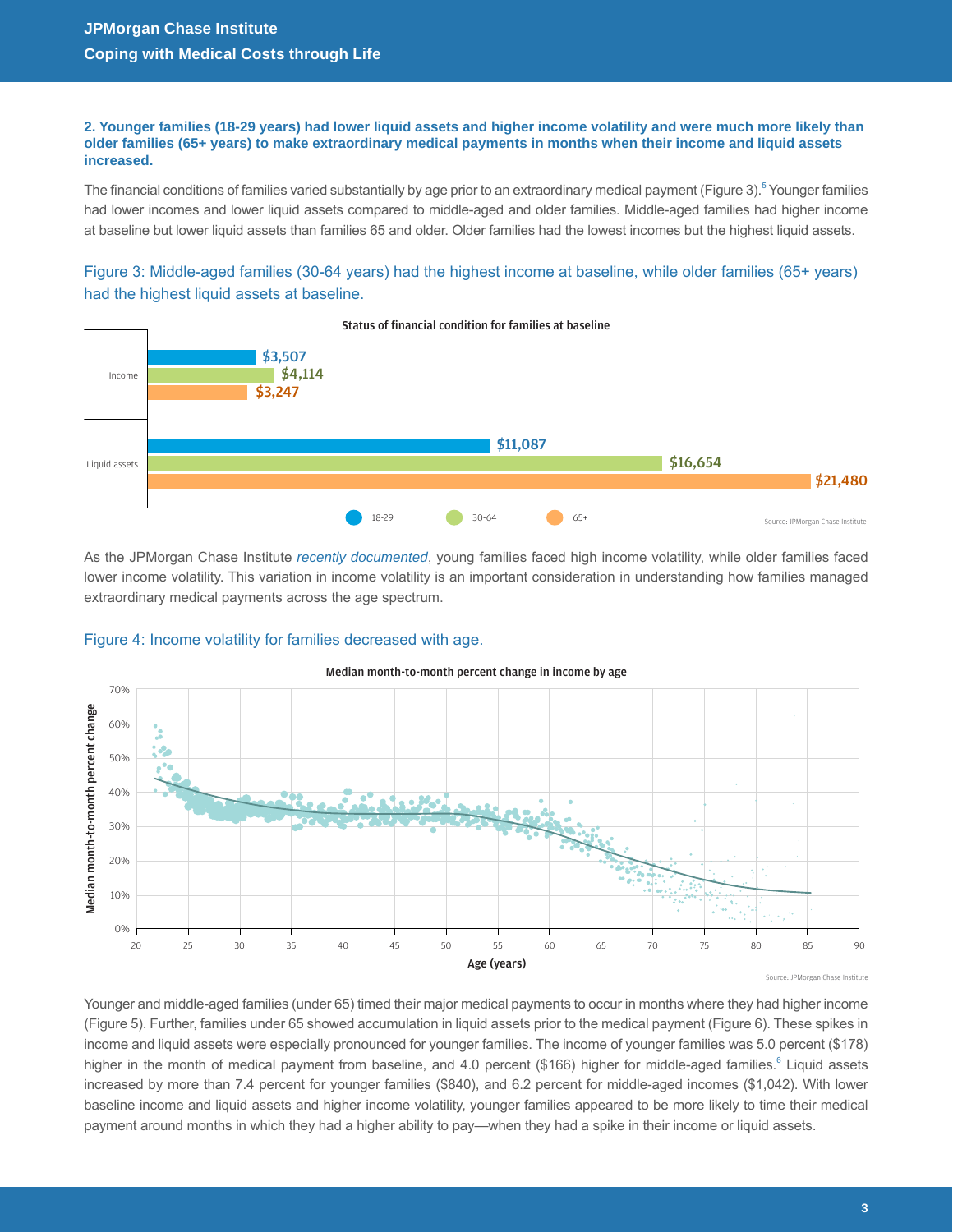This connection between the timing of medical payments and ability to pay was less pronounced for older families. With less volatile incomes and considerably higher liquid assets, increases in income (2.6 percent) and liquid assets (2.8 percent) around the time of a major medical payment were smaller for families under 65, suggesting that older families are less likely than younger ones to time their medical payments around changes in their financial condition.

## Figure 5: Both younger (18-29 years) and middle-aged (30-64 years) families made major medical payments in months of increased income, while older families (65+ years) did not follow this pattern as strongly.



Percent change in income before and after major medical payment relative to baseline

Figure 6: Younger (18-29 years) and middle-aged (30-64 years) families made major medical payments after having increased their liquid assets from baseline levels, while older families (65+ years) did not exhibit this tendency as strongly.



Percent change in liquid assets before and after major medical payment relative to baseline

#### **3. For younger families (18-29 years) and older families (65+ years), revolving credit card debt remained more than 10 percent higher relative to the baseline a full year after the medical payment.**

Revolving credit card debt increased at time of medical payment across all age groups, suggesting that many families used credit cards to make their medical payments. With smaller amounts of income and liquid assets at baseline, younger families exhibited the largest increase in their revolving credit card debt 12 months after making a major medical payment compared to the other age groups (Figure 7). For them, revolving credit card debt was on average 13.0 percent higher (\$206), compared to baseline. In contrast, older families exhibited the largest increase in revolving credit card debt immediately at time of medical payment (7.6 percent or \$172) and continued to have substantially higher revolving credit card debt a year after making the medical payment (11.4 percent higher, equivalent to \$259).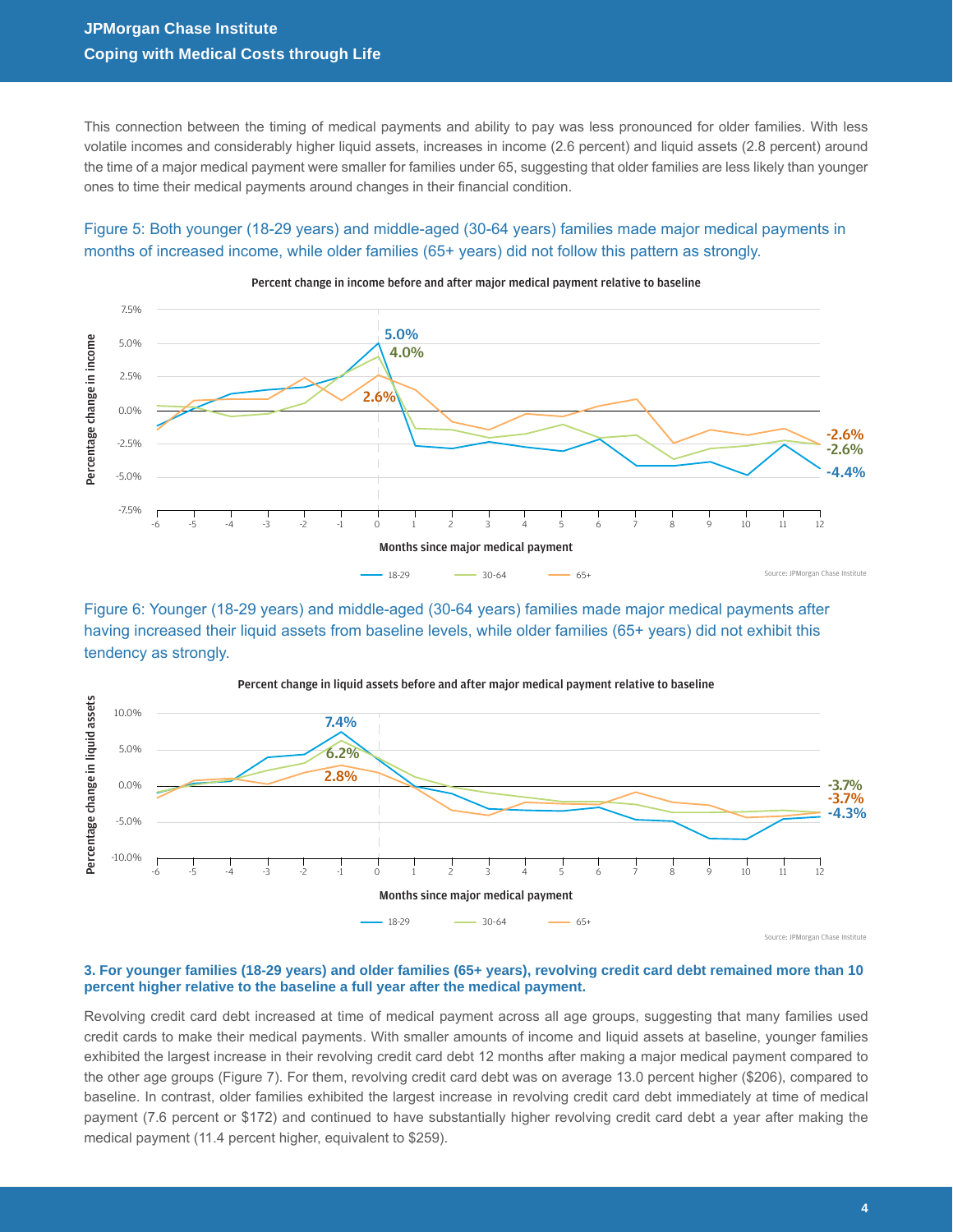



Some of the families who experienced an increase in revolving credit card debt had not previously carried a revolving balance. Across all age groups, families newly took on revolving credit card debt in the months after the medical payment (Figure 8). Among younger families, the percentage of families with revolving credit card debt grew in the months following the medical payment. A year after the medical payment, there was a 3.2 percentage point increase in the percent of families under 30 with revolving credit card debt compared to baseline (49.5 percent to 52.6 percent). In contrast, the percentage of older families carrying a revolving credit card debt returned to near baseline levels (just 0.9 percentage points higher than baseline) a year after the medical payment, indicating that many of those older families who had newly taken on credit card debt at the time of the medical payment were able to pay off their credit card debt in the months following.

Twelve months after the medical payment, 39.2 percent of families 65 and older had revolving credit card debt, compared to 52.6 percent of families under 30 and 55.1 percent of middle-aged families. But as Figure 8 shows, the revolving credit card debt for older families was substantially higher: on average, their credit card debt was \$6,549 a year after the medical payment (11.5 percent increase from baseline), compared to \$3,468 for younger families (9.1 percent increase) and \$5,683 for middle-aged families (5.6 percent increase).

# Figure 8: A year after making an extraordinary medical payment, younger families (18-29 years) were most likely to have newly taken on revolving credit card debt, while older families (65+ years) experienced the greatest increase in amount of debt.



Amount of revolving balance, among families with revolving credit card debt



Source: JPMorgan Chase Institute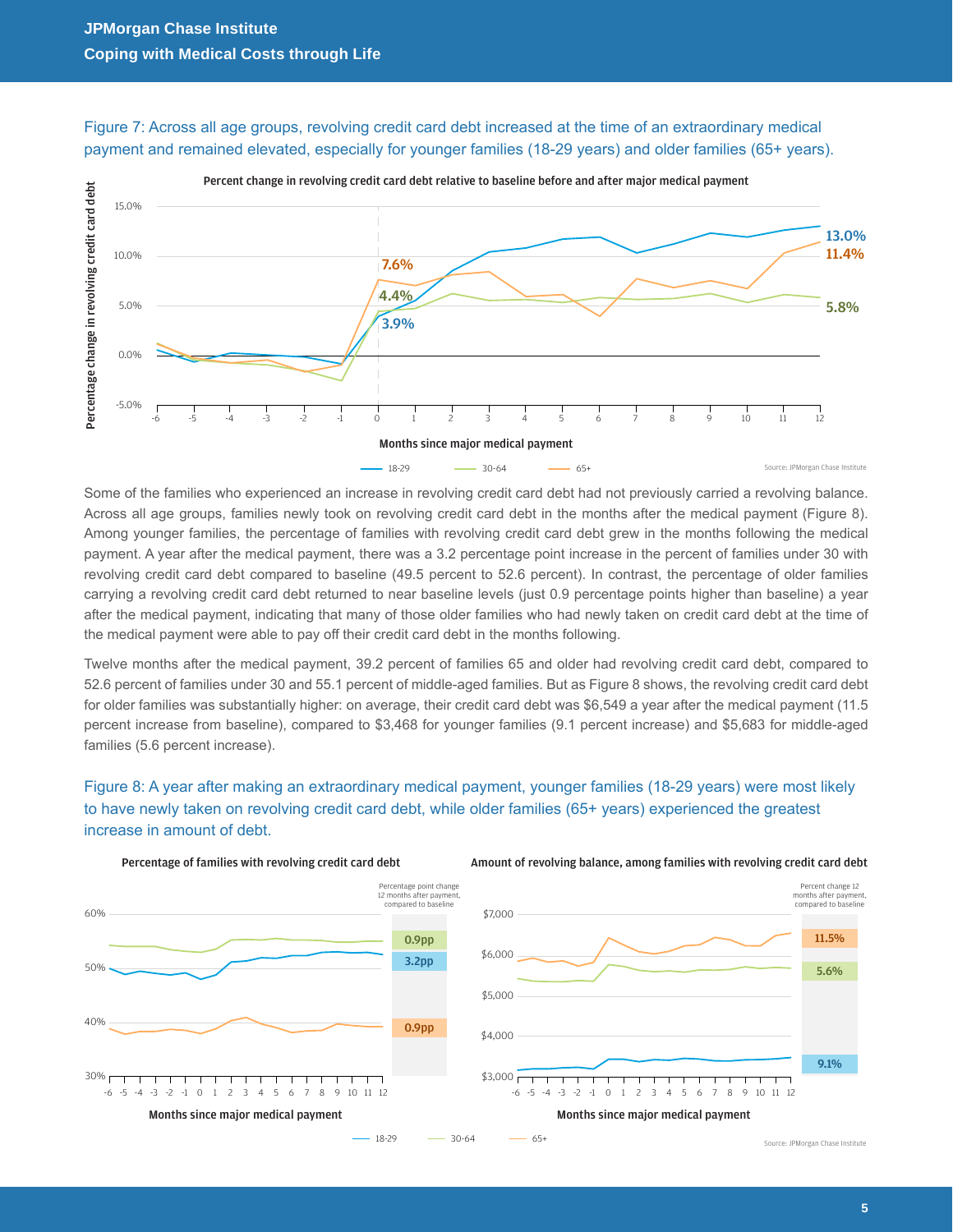#### **Implications**

Families respond to extraordinary medical payments differently over the life cycle. Our analysis shows that younger families, who had lower liquid assets and experienced more income volatility, timed their medical payments with increases in income and liquid assets. For older families, medical bills are more commonplace and frequent. Their exact timing and amount can remain uncertain, however. Older families had less volatile incomes and greater liquid assets, which they tended to draw down in order to pay a major medical bill. Still, for both groups, there were many families who turned to revolving credit card debt to cope. Revolving credit card debt remained elevated a year after the medical payment among both younger and older families, with younger families sustaining the largest increase in credit card debt. This increased revolving credit card debt could be particularly challenging for older families, as they tended to have lower incomes with which to reduce the credit card debt.

These findings support the need for more effective financial solutions to help younger and older families weather health-related financial shocks. These solutions could help families build an *[everyday cash buffer](https://www.jpmorganchase.com/corporate/institute/insight-financial-stress-test.htm)*, potentially through employer-sponsored pretax health reimbursement accounts or other "side-car" savings accounts, to allow families to pay for medical services when they need them without having to rely on income and asset spikes or credit card debt.

Additionally consumers might benefit from better tools and payment options to help families anticipate and manage their medical expenses. Patients should be able to see full, accurate estimates of their healthcare costs as or before costs are incurred. When the bill arrives they might benefit from having flexible payment options, including financing options over the short and long run, as well as discounts for paying on time. In planning for and managing their medical expenses over time, consumers might be well served by more integrated tools that help consumers shop around for non-emergency care and put their medical-related account balances, bills, and payments all in one place.

Better understanding the incidence and impacts of major medical expenses among the young and the old is critical to designing effective solutions tailored to the needs of families in different life stages.

#### **Suggested Citation**

Farrell, Diana and Greig, Fiona. "Coping with Medical Costs through Life." JPMorgan Chase Institute, 2017.

#### **Related Content**

- *[Coping with Costs: Big Data on Expense Volatility and Medical Payments](https://www.jpmorganchase.com/content/dam/jpmorganchase/en/legacy/corporate/institute/document/institute-coping-with-costs-report.pdf)*
- *[Seniors Lead the Slowdown in Local Consumer Commerce](https://www.jpmorganchase.com/corporate/institute/insight-deceleration-in-lcc.htm)*
- *[Past 65 and Still Working: Big Data Insights on Senior Citizens' Financial Lives](https://www.jpmorganchase.com/corporate/institute/insight-past-65-and-still-working.htm)*
- *[The Monthly Stress-Test on Family Finances](https://www.jpmorganchase.com/corporate/institute/insight-financial-stress-test.htm)*